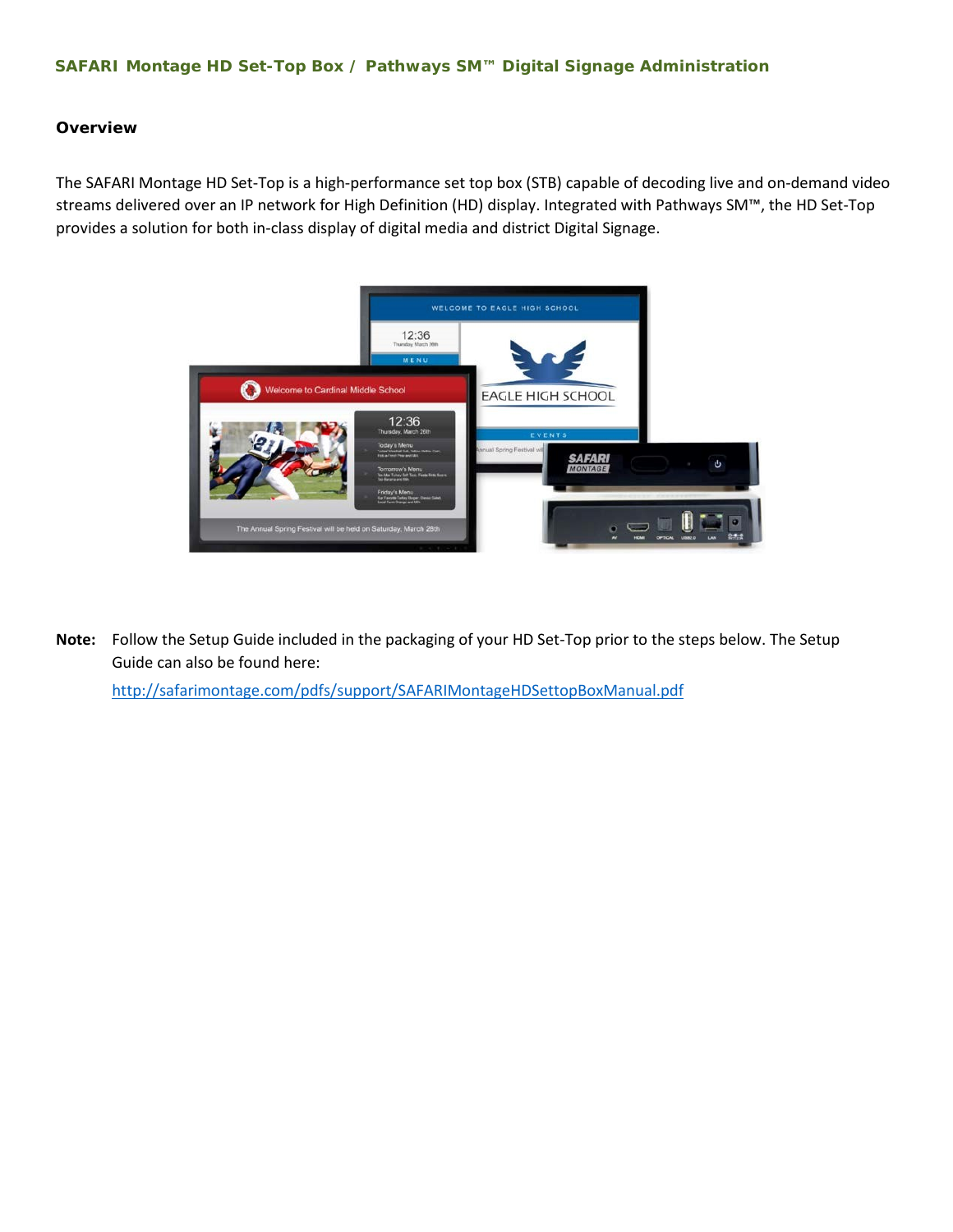## **SAFARI Montage Digital Sign Creation Instructions:**

1. Click the dashboard **Digital Signs** icon and select "Create New Digital Sign".



| <b>DASHBOARD</b>                   | <b>SEARCH</b> | <b>SUBJECTS</b>  | <b>STANDARDS</b>        | <b>PLAYLISTS</b> | <b>MODULES</b>  | <b>PREFERENCES</b> | <b>ADMIN</b> | <b>HELP</b> |
|------------------------------------|---------------|------------------|-------------------------|------------------|-----------------|--------------------|--------------|-------------|
| Content & Modules                  |               |                  | Create New Digital Sign |                  |                 |                    |              |             |
| <b>Data Recovery</b>               |               | 0 Results        |                         |                  |                 |                    |              |             |
| $\triangleright$ Reporting         |               | <b>Sign Name</b> |                         |                  |                 | <b>School</b>      |              |             |
| Settings                           |               |                  |                         |                  |                 |                    |              |             |
| $\triangleright$ Tools             |               |                  |                         |                  | No signs found. |                    |              |             |
| <b>Add-On Modules</b>              |               |                  |                         |                  |                 |                    |              |             |
| Auto-Converter                     |               |                  |                         |                  |                 |                    |              |             |
| Channel Guide                      |               |                  |                         |                  |                 |                    |              |             |
| Creation Station™                  |               |                  |                         |                  |                 |                    |              |             |
| <b>Expansion Server</b>            |               |                  |                         |                  |                 |                    |              |             |
| IMS Global LTI                     |               |                  |                         |                  |                 |                    |              |             |
| Interoperability Support           |               |                  |                         |                  |                 |                    |              |             |
| <b>LOR Exchange</b>                |               |                  |                         |                  |                 |                    |              |             |
| Managed Home Access                |               |                  |                         |                  |                 |                    |              |             |
| <b>Network DVR</b>                 |               |                  |                         |                  |                 |                    |              |             |
| $\sim$ Pathways SM                 |               |                  |                         |                  |                 |                    |              |             |
| All-Call                           |               |                  |                         |                  |                 |                    |              |             |
| <b>Button Set Management</b>       |               |                  |                         |                  |                 |                    |              |             |
| <b>Classroom Media Controllers</b> |               |                  |                         |                  |                 |                    |              |             |
| <b>Controllable Devices</b>        |               |                  |                         |                  |                 |                    |              |             |
| <b>Digital Signs</b>               |               |                  |                         |                  |                 |                    |              |             |
| <b>Projector Management</b>        |               |                  |                         |                  |                 |                    |              |             |
| <b>Reservations</b>                |               |                  |                         |                  |                 |                    |              |             |

**Note:** Digital signs can also be accessed via the following navigational paths:

- Admin Tab  $\rightarrow$  Pathways SM  $\rightarrow$  Digital Signs
- Modules Tab  $\rightarrow$  Pathways SM  $\rightarrow$  Digital Signs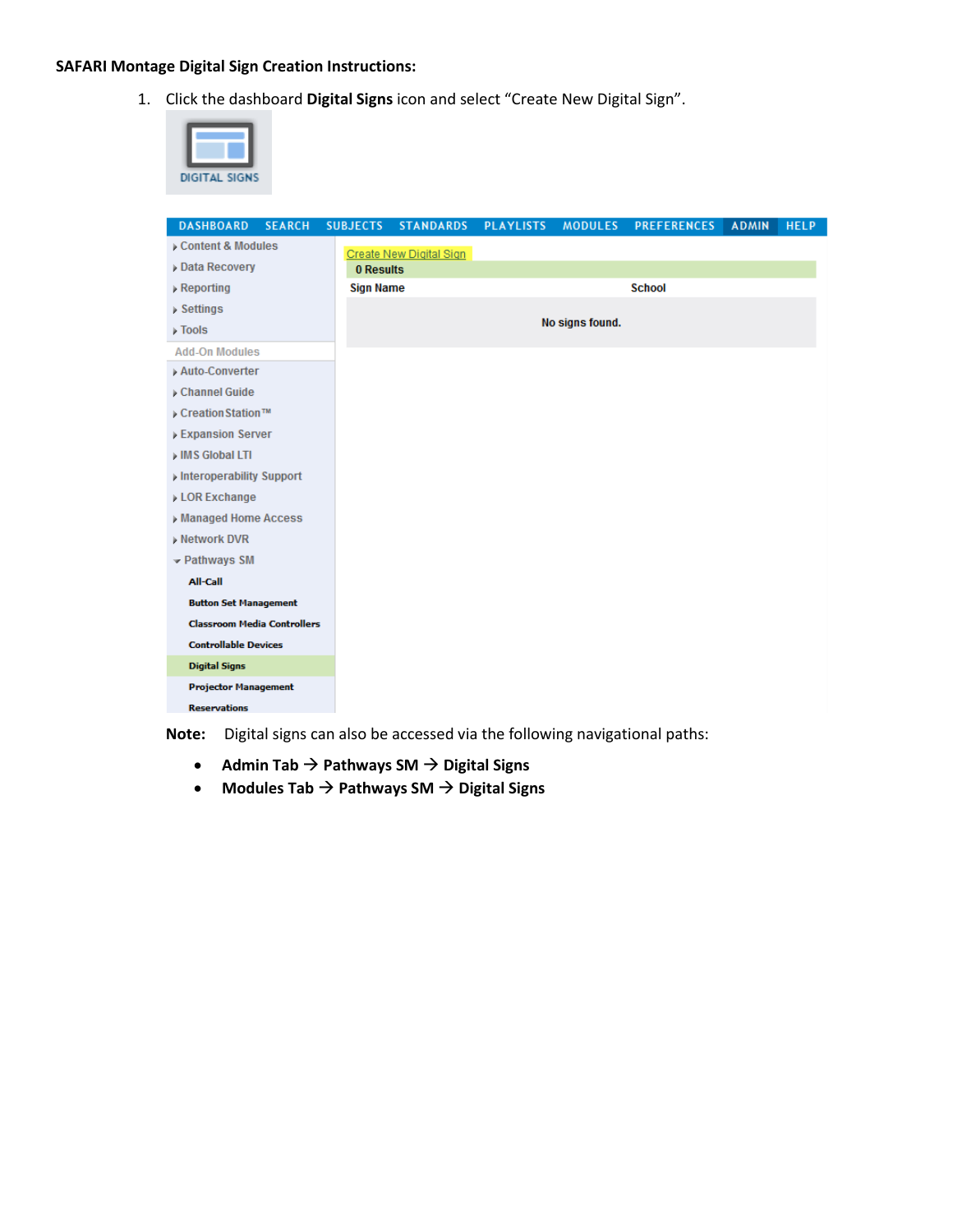2. The Sign Tab Allows you to name the sign, associate it with a specific school, enter the Header Text that will be displayed at the top of the sign, switch between Basic and Advanced Editing Modes, and choose your basic template design and color scheme.

| 2                                                                                                                       | 59125131<br>10:40 AM                                                                                                                                                                                              |
|-------------------------------------------------------------------------------------------------------------------------|-------------------------------------------------------------------------------------------------------------------------------------------------------------------------------------------------------------------|
|                                                                                                                         |                                                                                                                                                                                                                   |
|                                                                                                                         |                                                                                                                                                                                                                   |
|                                                                                                                         |                                                                                                                                                                                                                   |
|                                                                                                                         |                                                                                                                                                                                                                   |
|                                                                                                                         |                                                                                                                                                                                                                   |
|                                                                                                                         |                                                                                                                                                                                                                   |
|                                                                                                                         |                                                                                                                                                                                                                   |
|                                                                                                                         |                                                                                                                                                                                                                   |
|                                                                                                                         |                                                                                                                                                                                                                   |
| Menu / Events<br>Ticker<br>Sign<br>Time                                                                                 | Media<br>School & District Logos<br>Weather<br>Textbox<br>Logo                                                                                                                                                    |
| <b>Sign Name</b>                                                                                                        |                                                                                                                                                                                                                   |
|                                                                                                                         |                                                                                                                                                                                                                   |
|                                                                                                                         | SM District Admin +                                                                                                                                                                                               |
|                                                                                                                         |                                                                                                                                                                                                                   |
|                                                                                                                         | <sup>O</sup> Basic (Displays all available widgets in their default positions)<br>$\mathcal O$ Advanced (Enables customization of which widgets to display, resizing of widgets, and drag and drop of<br>widgets) |
|                                                                                                                         | <b>Eunch Menu.html</b>                                                                                                                                                                                            |
|                                                                                                                         | C General Corridor Sign (Square).html                                                                                                                                                                             |
|                                                                                                                         | C General Corridor Sign (Rounded).html<br>Announcement.html                                                                                                                                                       |
|                                                                                                                         |                                                                                                                                                                                                                   |
| <b>School</b><br><b>Header Text</b><br><b>Editing Mode</b><br><b>Template</b><br><b>Color</b><br><b>Secondary Color</b> |                                                                                                                                                                                                                   |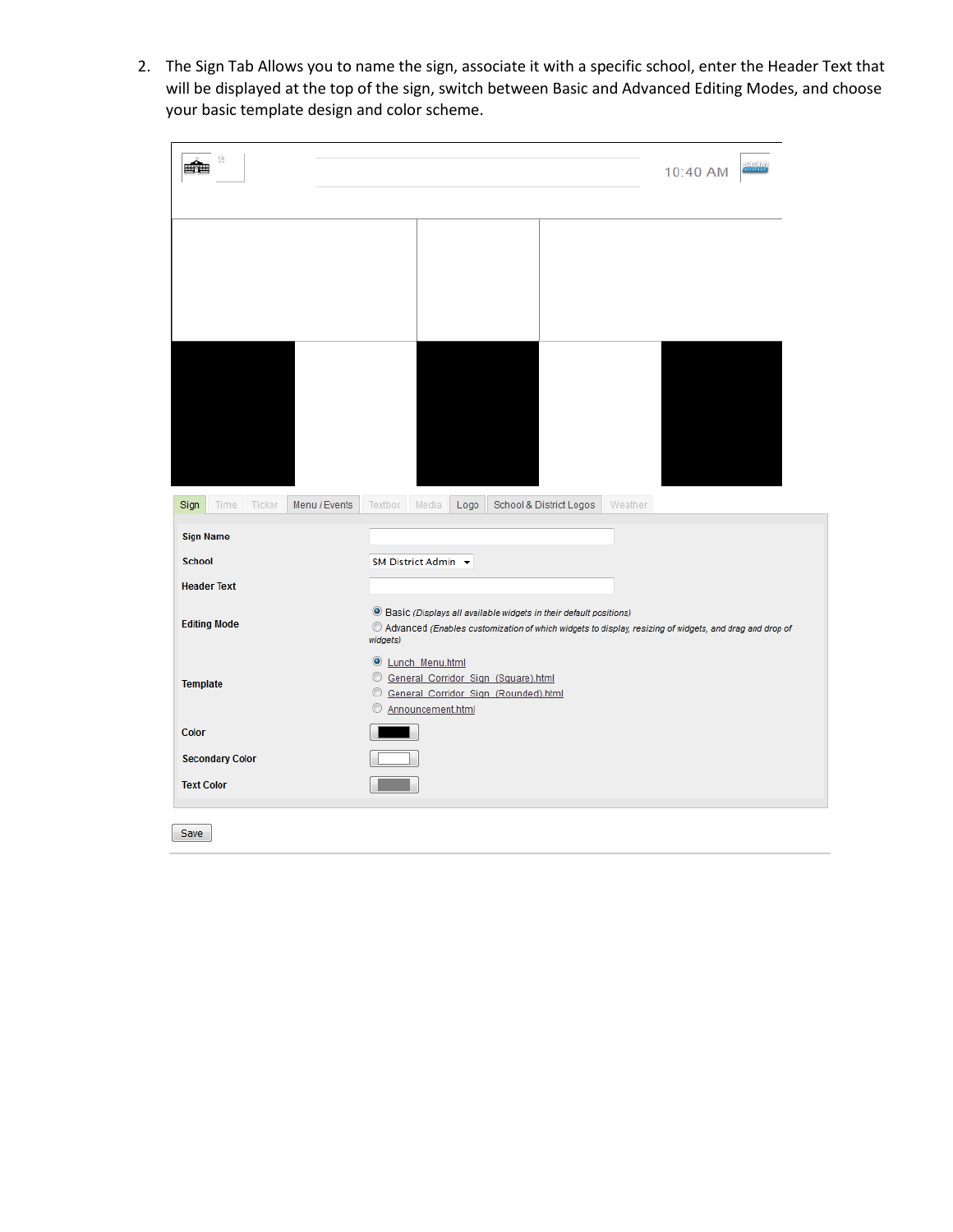- There are currently four templates that can be modified to meet the needs of each display depending on location and required display information.
- Depending on which template is chosen different design tabs will be available. Tabs not active for a particular template or editing mode are greyed out. Below is a matrix to show which design tabs are available for each template and editing mode.

| <b>Template</b>                  | <b>Basic Editing Mode</b>                                             | <b>Advanced Editing Mode</b>                                                         |
|----------------------------------|-----------------------------------------------------------------------|--------------------------------------------------------------------------------------|
| General<br>Corridor<br>(Square)  | Sign, Ticker, Menu/Events,<br>Media, Logo, School & District<br>Logos | Sign, Time, Ticker, Menu/Events,<br>Media, Logo, School & District<br>Logos, Weather |
| Announcements                    | Sign, Textbox, Media, Logo,<br>School & District Logos                | Sign, Time, Textbox, Media, Logo,<br>School & District Logos                         |
| Lunch Menu                       | Sign, Menu/Events, Logo, School<br>& District Logos                   | Sign, time, Menu/Events, Logo,<br>School & District Logos                            |
| General<br>Corridor<br>(Rounded) | Sign, Ticker, Menu/Events,<br>Media, Logo, School & District<br>Logos | Sign, Time, Ticker, Menu/Events,<br>Media, Logo, School & District<br>Logos, Weather |

- 3. Once you have configured the sign tab; proceed to each available tab to personalize the display.
	- The **Time Tab** is displayed in all templates, and will display the time that is set on the HD Set-Top

| Sign   | Time |  |   |  | Ticker Menu / Events Textbox Media Logo School & District Logos Weather |  |
|--------|------|--|---|--|-------------------------------------------------------------------------|--|
| Enable |      |  | ⊽ |  |                                                                         |  |
|        |      |  |   |  |                                                                         |  |
| Save   |      |  |   |  |                                                                         |  |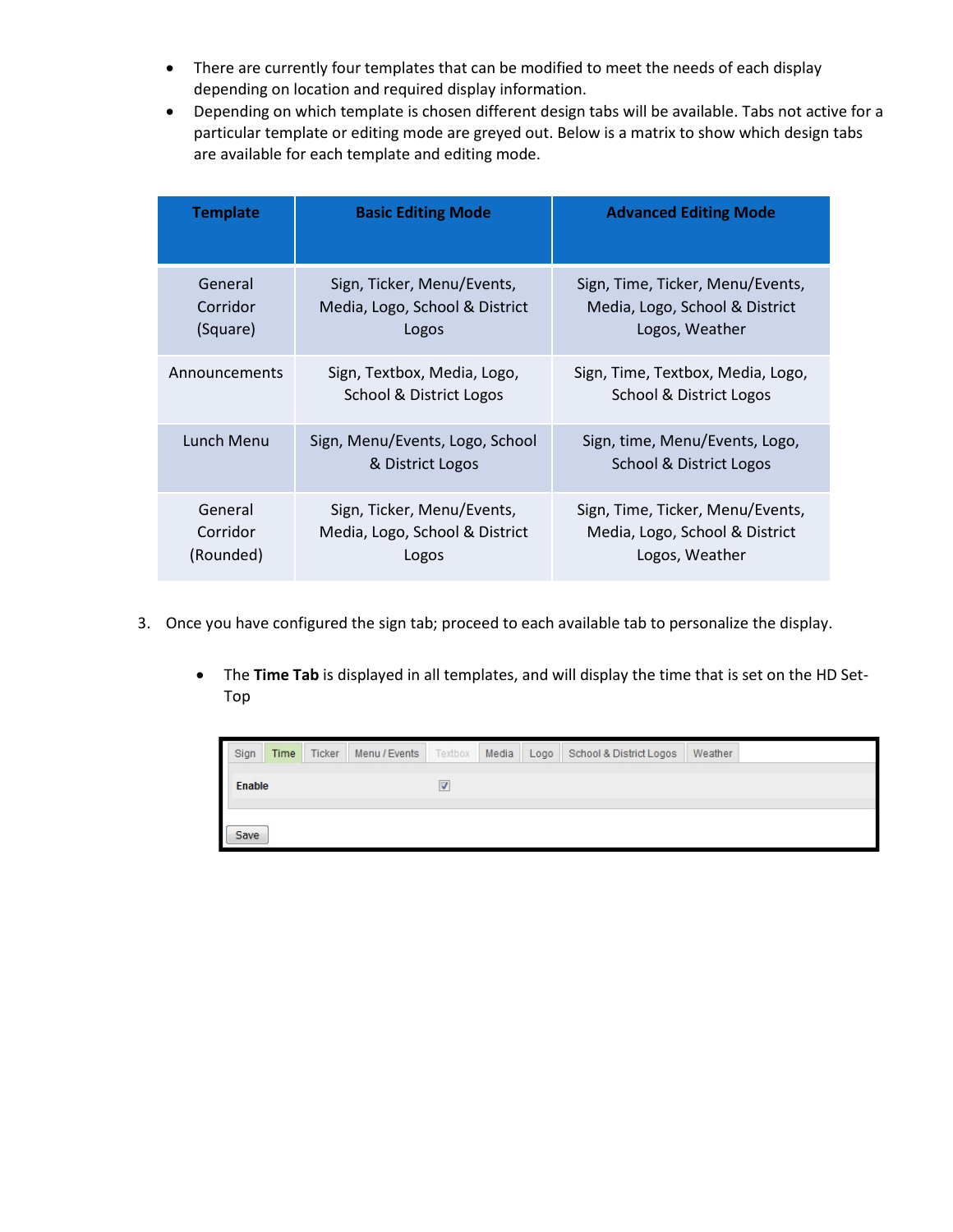• The **Ticker Tab** is only displayed in the General Corridor templates. It can display predefined text, or an RSS feed. The text can either be static, or scroll from right to left.

| Sign                                                        | Time | Ticker | Menu / Events | Textbox                                      | Media | Logo | School & District Logos | Weather       |  |  |  |  |
|-------------------------------------------------------------|------|--------|---------------|----------------------------------------------|-------|------|-------------------------|---------------|--|--|--|--|
| <b>Enable</b><br>Animated (Right-to-left scrolling of text) |      |        |               | $\overline{\mathcal{J}}$<br>$\boldsymbol{J}$ |       |      |                         |               |  |  |  |  |
| <b>Type</b>                                                 |      |        |               | Text $\vert \cdot \vert$<br>Text             |       |      |                         |               |  |  |  |  |
| <b>Text</b>                                                 |      |        |               | <b>RSS</b>                                   |       |      |                         | $\frac{1}{2}$ |  |  |  |  |
| <b>RSS URL</b>                                              |      |        |               |                                              |       |      |                         |               |  |  |  |  |
| Save                                                        |      |        |               |                                              |       |      |                         |               |  |  |  |  |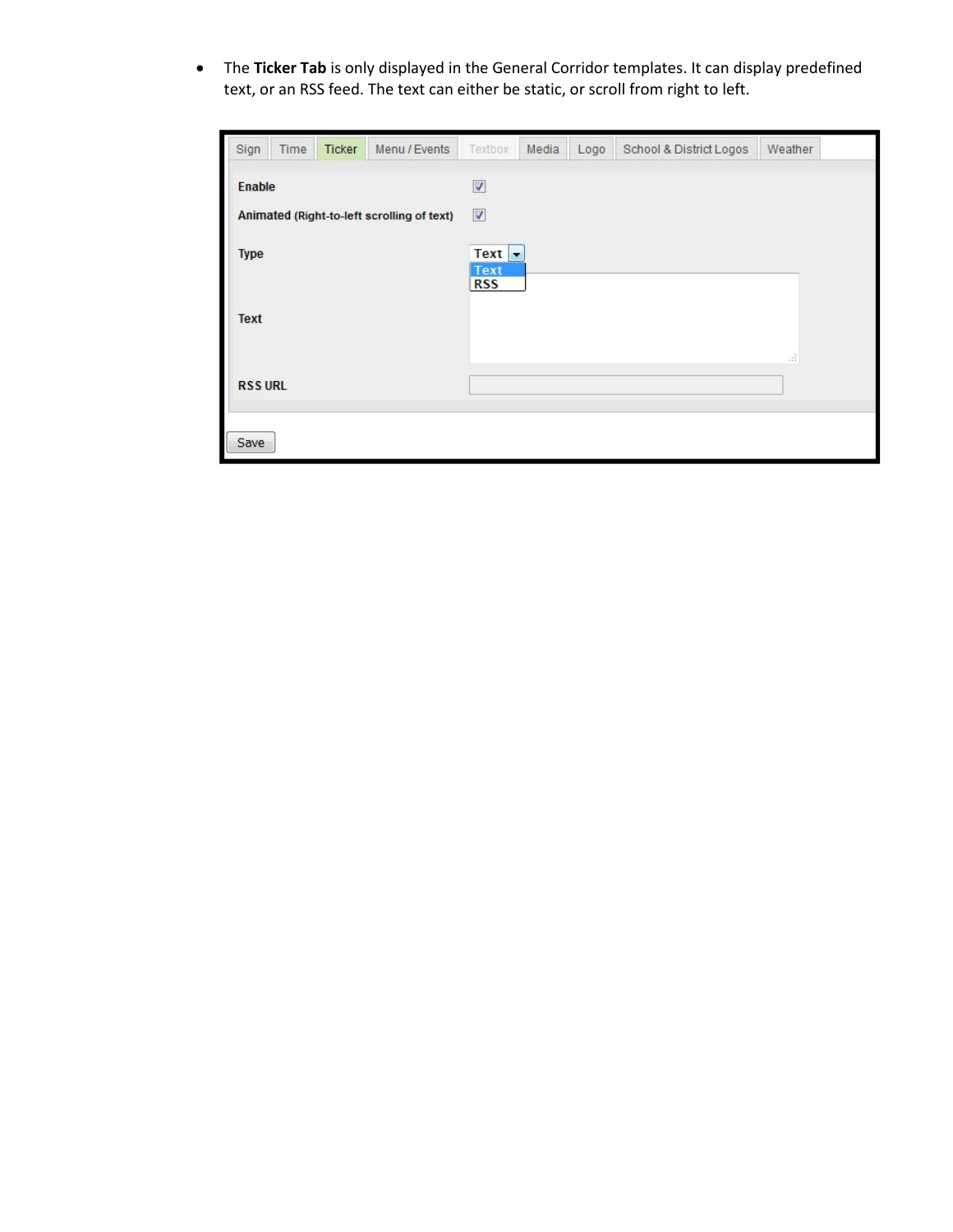• The **Menu/Events Tab** is used with the Lunch Menu template and both Corridor templates. The Lunch Menu is fixed at five sections. The Corridor templates support a variable number of sections from 1-5.

| Sign          | Time                                                                                                     | Ticker | Menu / Events | Textbox                                          | Media | Logo | School & District Logos | Weather          |  |
|---------------|----------------------------------------------------------------------------------------------------------|--------|---------------|--------------------------------------------------|-------|------|-------------------------|------------------|--|
| <b>Enable</b> | <b>Menu / Events Header</b><br><b>Menu Sections</b><br><b>Section 1 Header</b><br><b>Section 1 Items</b> |        |               | $\sqrt{2}$<br>▼<br>$\overline{2}$<br>3<br>4<br>5 |       |      |                         | $\pm\frac{1}{2}$ |  |
| Save          |                                                                                                          |        |               |                                                  |       |      |                         |                  |  |

| Menu / Events<br>Sign<br>Time<br>Ticker | School & District Logos<br>Textbox Media<br>Logo<br>Weather   |
|-----------------------------------------|---------------------------------------------------------------|
| Enable                                  | Ø                                                             |
| <b>Section 1 Header</b>                 |                                                               |
| <b>Section 1 Image</b>                  | Select Media<br>Upload Media<br><b>Clear Selection</b>        |
| <b>Section 1 Items</b>                  | Æ                                                             |
| <b>Section 2 Header</b>                 |                                                               |
| <b>Section 2 Image</b>                  | Upload Media<br>Select Media<br><b>Clear Selection</b>        |
| <b>Section 2 Items</b>                  | đ                                                             |
| <b>Section 3 Header</b>                 |                                                               |
| <b>Section 3 Image</b>                  | <b>Upload Media</b><br>Select Media<br><b>Clear Selection</b> |
| <b>Section 3 Items</b>                  | лÍ.                                                           |
| <b>Section 4 Header</b>                 |                                                               |
| <b>Section 4 Image</b>                  | Select Media<br>Upload Media<br>Clear Selection               |
| <b>Section 4 Items</b>                  | zi.                                                           |
| <b>Section 5 Header</b>                 |                                                               |
| <b>Section 5 Image</b>                  | Upload Media<br>Select Media<br><b>Clear Selection</b>        |
| <b>Section 5 Items</b>                  |                                                               |
|                                         | ă                                                             |
| Save                                    |                                                               |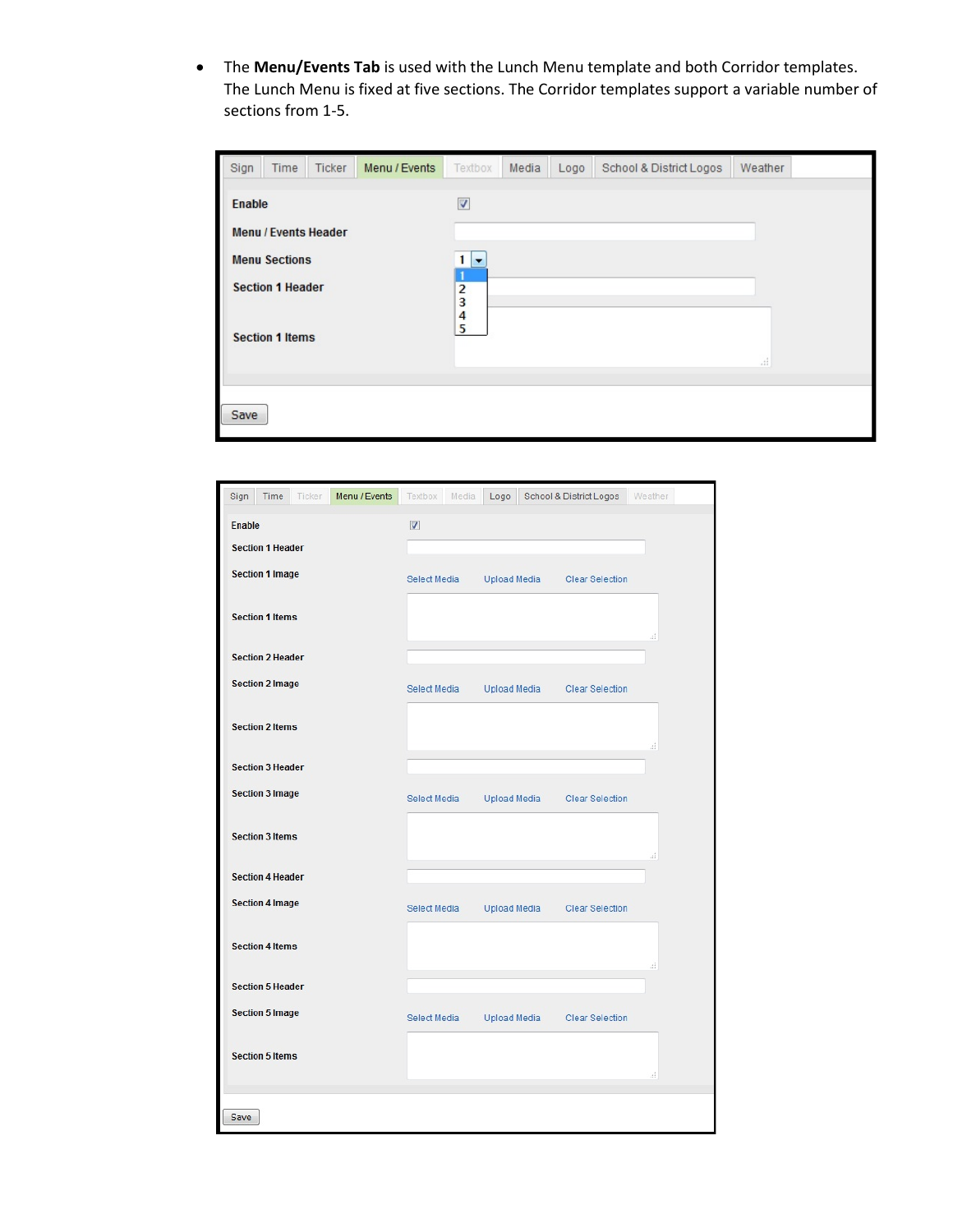• The **Text Box Tab** is only available in the Announcement template.

| Sign        | Time | Ticker | Menu / Events | Textbox                 | Media | Logo | School & District Logos | Weather             |
|-------------|------|--------|---------------|-------------------------|-------|------|-------------------------|---------------------|
| Enable      |      |        |               | $\overline{\mathbf{v}}$ |       |      |                         |                     |
| <b>Text</b> |      |        |               |                         |       |      |                         | $\hat{\mathcal{M}}$ |
| Save        |      |        |               |                         |       |      |                         |                     |

• The **Media Tab** allows you to add media to a sign through the LOR or by uploading a local file. Note that media cannot be added to the Lunch Menu template.

| Sign         | <b>Time</b> | <b>Ticker</b> | Menu / Events | Textbox                 | Media    | Logo         | School & District Logos | Weather |  |
|--------------|-------------|---------------|---------------|-------------------------|----------|--------------|-------------------------|---------|--|
| Enable       |             |               |               | $\overline{\mathsf{v}}$ |          |              |                         |         |  |
| <b>Media</b> |             |               | Search Media  |                         | My Files | Upload Media | Clear Selection         |         |  |
| Save         |             |               |               |                         |          |              |                         |         |  |

• The **Logo Tab** allows you to load a custom logo for the sign. Note that Logos can only be disabled in Advanced Editing Mode.

| Time<br>Ticker<br>Menu / Events<br>Sign        | Textbox<br>Media<br>Logo     | School & District Logos | Weather |
|------------------------------------------------|------------------------------|-------------------------|---------|
| Logo<br>Select Media                           | Upload Media                 | <b>Clear Selection</b>  |         |
| Save                                           |                              |                         |         |
|                                                |                              |                         |         |
| Sign<br><b>Ticker</b><br>Time<br>Menu / Events | Textbox<br>Media<br>Logo     | School & District Logos | Weather |
| <b>Enable</b>                                  | $\overline{v}$               |                         |         |
| Logo                                           | Select Media<br>Upload Media | Clear Selection         |         |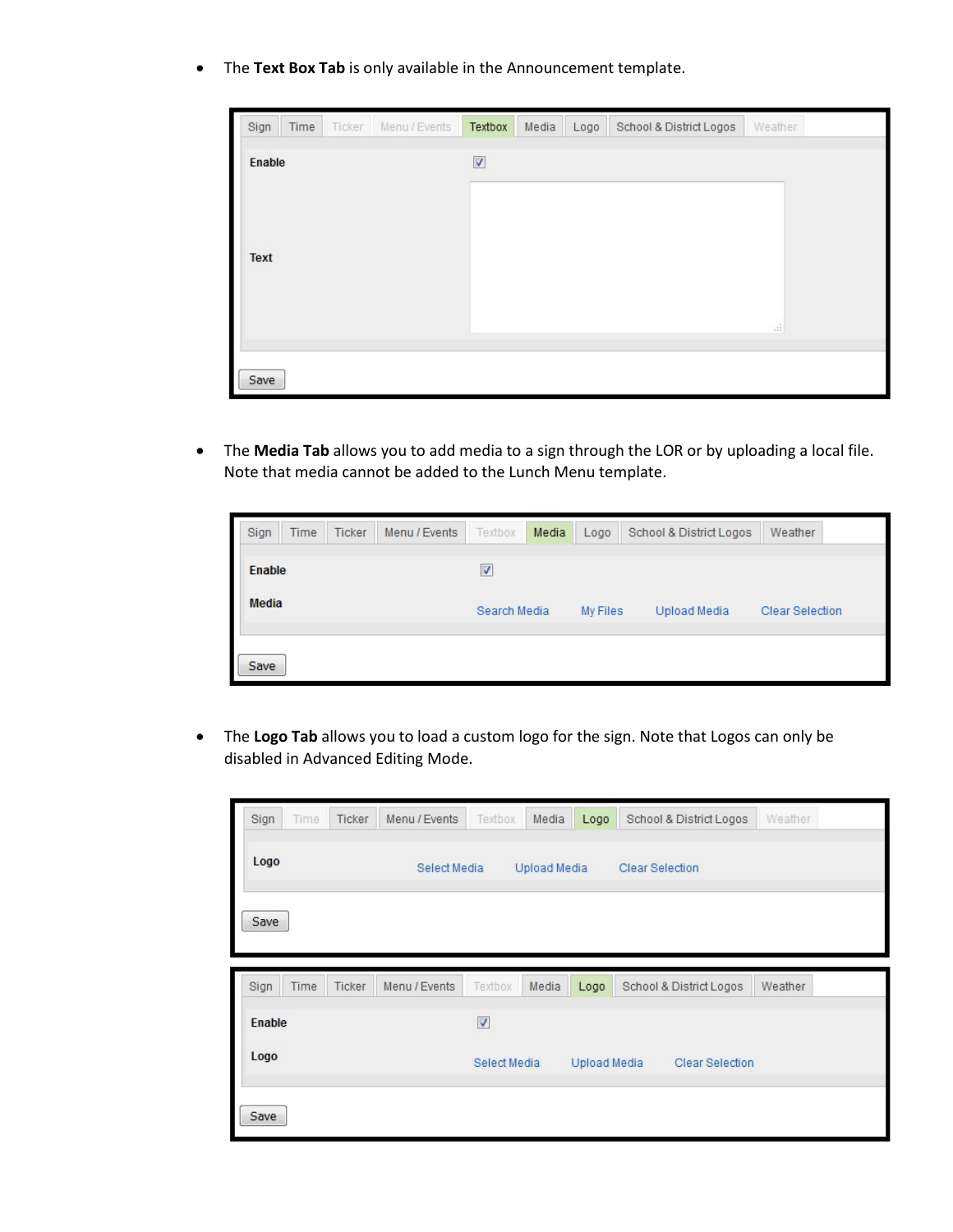• The **School & District Logos Tab** displays the logos for the district and/or school that have been configured in SAFARI Montage.



• The **Weather Tab** displays current weather information in both General Corridor templates.

| <b>Enable</b><br>$\overline{\mathcal{A}}$ | Sign | Time | Ticker | Menu / Events   Textbox   Media   Logo |  | School & District Logos | Weather |  |
|-------------------------------------------|------|------|--------|----------------------------------------|--|-------------------------|---------|--|
|                                           |      |      |        |                                        |  |                         |         |  |
|                                           | Save |      |        |                                        |  |                         |         |  |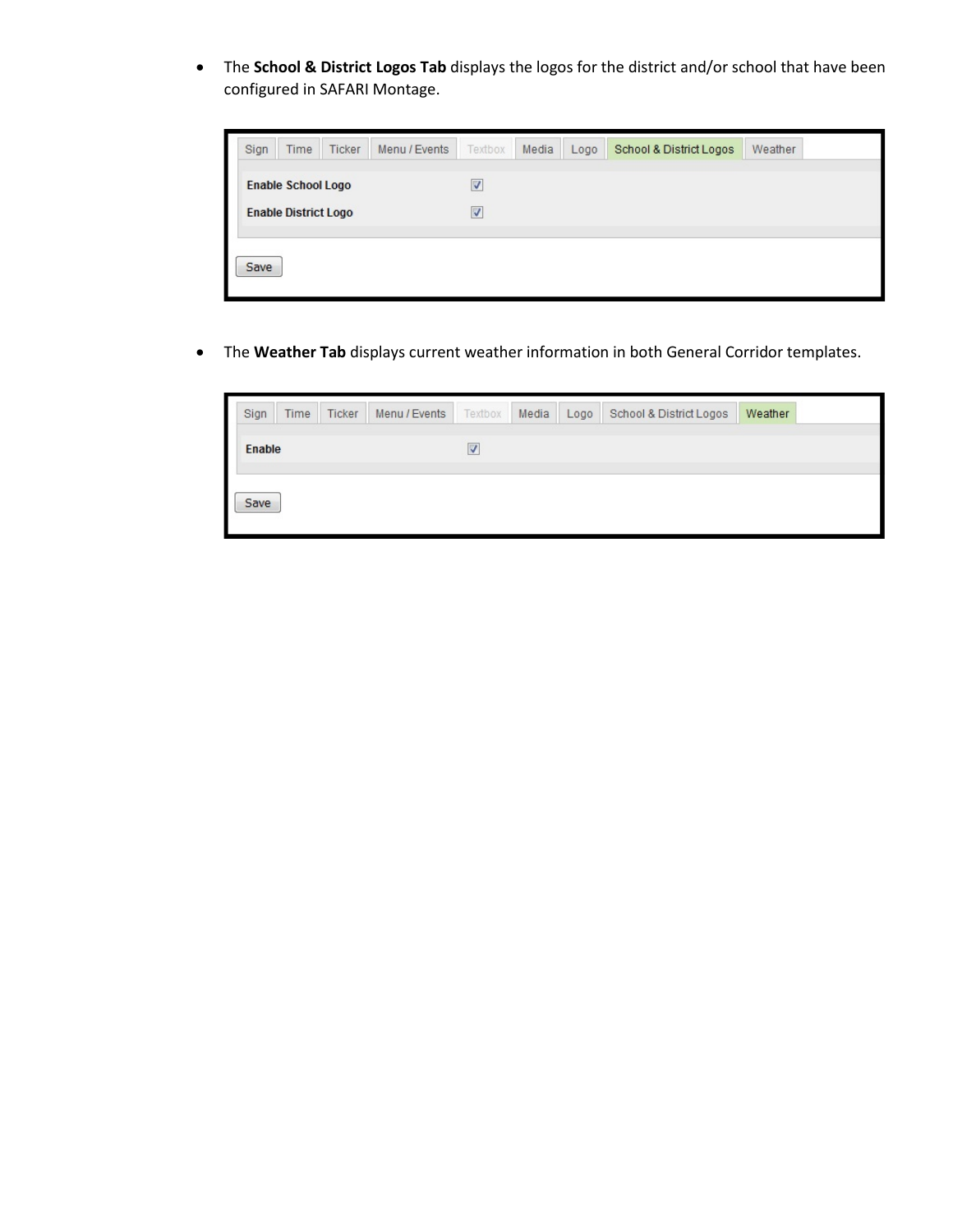• Weather data is based on the ZIP code that is entered under Admin Tab  $\rightarrow$  WAN Manager  $\rightarrow$ **Schools → Edit.** 

| <b>DASHBOARD</b><br><b>SEARCH</b> | <b>SUBJECTS</b>     | <b>STANDARDS</b>                                 | <b>PLAYLISTS</b> | <b>COURSES</b> | <b>MODULES</b>                     | <b>PREFERENCES</b>                                          | <b>ADMIN</b> | <b>HELP</b> |
|-----------------------------------|---------------------|--------------------------------------------------|------------------|----------------|------------------------------------|-------------------------------------------------------------|--------------|-------------|
| Content & Modules                 |                     |                                                  |                  |                |                                    |                                                             |              |             |
| <b>Data Recovery</b>              |                     |                                                  |                  |                |                                    |                                                             |              |             |
| $\triangleright$ Reporting        |                     |                                                  |                  |                |                                    |                                                             |              |             |
| $\triangleright$ Settings         |                     |                                                  |                  |                |                                    |                                                             |              |             |
| $\triangleright$ Tools            |                     |                                                  |                  |                |                                    |                                                             |              |             |
| <b>Add-On Modules</b>             |                     |                                                  |                  |                |                                    |                                                             |              |             |
| Auto-Converter                    |                     |                                                  |                  |                | <b>My School</b>                   |                                                             |              |             |
| Channel Guide                     | <b>School ID:</b>   |                                                  |                  |                |                                    |                                                             |              |             |
| ▶ Creation Station™               |                     |                                                  |                  |                |                                    |                                                             |              |             |
| Curriculum Developer              |                     | <b>NCES School ID:</b>                           |                  |                |                                    |                                                             |              |             |
| <b>Expansion Server</b>           | <b>School Name:</b> |                                                  |                  |                | My School                          |                                                             |              |             |
| IMS Global LTI                    |                     |                                                  |                  |                |                                    |                                                             |              |             |
| Interoperability Support          |                     | School Logo (100px by 100px, jpg or png):        |                  |                | Browse                             | No file selected.                                           |              |             |
| <b>LOR Exchange</b>               |                     | <b>School Logo Link To URL:</b>                  |                  |                |                                    |                                                             |              |             |
| Managed Home Access               |                     |                                                  |                  |                |                                    | (e.g."http://www.example.com" or "https://www.example.com") |              |             |
| <b>Network DVR</b>                | <b>ZIP Code:</b>    |                                                  |                  |                |                                    |                                                             |              |             |
| <b>Pathways SM</b>                |                     |                                                  |                  |                |                                    |                                                             |              |             |
| SAFARI Montage Live! v5           |                     | SAFARIMontageHDNetwork.com on Dashboard:         |                  |                | $\triangledown$                    |                                                             |              |             |
| ▶ Selective Video Streaming       |                     | <b>Maximum Items per Search Page:</b>            |                  |                | $100 -$                            |                                                             |              |             |
| SIS Importer                      |                     | <b>Restrict Grade Range:</b>                     |                  |                |                                    | (This will affect all users' preferences.)                  |              |             |
| ▶ SupeTube™                       |                     | <b>Default Grade Range:</b>                      |                  |                |                                    |                                                             |              |             |
| <b>Universal Live Broadcaster</b> |                     |                                                  |                  |                | Pre-K<br>▼.                        | to Adult                                                    | ▼            |             |
| - WAN Manager                     |                     | <b>Stills Display Running Time (seconds):</b>    |                  |                | 5                                  |                                                             |              |             |
| <b>Content Pending Approval</b>   |                     |                                                  |                  |                |                                    | (Minimum: 5 seconds. Maximum: 3600 seconds.)                |              |             |
| <b>Playlists Pending Approval</b> |                     | <b>School Logo for Uploaded Content:</b>         |                  |                | <b>CREATION</b>                    |                                                             |              |             |
| <b>Remote School Servers</b>      |                     |                                                  |                  |                | STATIO                             | Update                                                      |              |             |
| <b>Schools</b>                    |                     | <b>Creation Station Content Downloadable By:</b> |                  |                | <b>Change Download Permissions</b> |                                                             |              |             |

4. Once all the tabs have been configured press the save button. The new sign will now show in a list under **Admin Tab Pathways SM Digital Signs**.

| <b>DASHBOARD</b>                   | <b>SEARCH</b>                   | <b>SUBJECTS</b>                | <b>STANDARDS</b> | <b>PLAYLISTS</b> | <b>COURSES</b> | <b>MODULES</b> | <b>PREFERENCES</b> | <b>ADMIN</b> | <b>HELP</b> |                                         |             |
|------------------------------------|---------------------------------|--------------------------------|------------------|------------------|----------------|----------------|--------------------|--------------|-------------|-----------------------------------------|-------------|
| Content & Modules                  |                                 | <b>Create New Digital Sign</b> |                  |                  |                |                |                    |              |             |                                         |             |
| <b>Data Recovery</b>               | Results 1 to 4 of 4             |                                |                  |                  |                |                |                    |              |             | $\mathbb{R} \diamond \diamond \diamond$ |             |
| $\triangleright$ Reporting         | <b>Sign Name</b>                |                                |                  |                  | <b>School</b>  |                |                    |              |             |                                         |             |
| $\triangleright$ Settings          | Announcements                   |                                |                  |                  | My School      |                |                    |              |             | edit                                    | delete      |
| $\triangleright$ Tools             | <b>General Corridor Rounded</b> |                                |                  |                  | My School      |                |                    |              |             | edit                                    | delete      |
| <b>Add-On Modules</b>              | <b>General Corridor Square</b>  |                                |                  |                  | My School      |                |                    |              |             |                                         | edit delete |
| Auto-Converter                     | Lunch Menu                      |                                |                  |                  |                | My School      |                    |              |             | edit                                    | delete      |
| Channel Guide                      |                                 |                                |                  |                  |                |                |                    |              |             |                                         |             |
| Creation Station™                  |                                 |                                |                  |                  |                |                |                    |              |             |                                         |             |
| Curriculum Developer               |                                 |                                |                  |                  |                |                |                    |              |             |                                         |             |
| <b>Expansion Server</b>            |                                 |                                |                  |                  |                |                |                    |              |             |                                         |             |
| IMS Global LTI                     |                                 |                                |                  |                  |                |                |                    |              |             |                                         |             |
| Interoperability Support           |                                 |                                |                  |                  |                |                |                    |              |             |                                         |             |
| LOR Exchange                       |                                 |                                |                  |                  |                |                |                    |              |             |                                         |             |
| Managed Home Access                |                                 |                                |                  |                  |                |                |                    |              |             |                                         |             |
| <b>Network DVR</b>                 |                                 |                                |                  |                  |                |                |                    |              |             |                                         |             |
| Pathways SM                        |                                 |                                |                  |                  |                |                |                    |              |             |                                         |             |
| All-Call                           |                                 |                                |                  |                  |                |                |                    |              |             |                                         |             |
| <b>Button Set Management</b>       |                                 |                                |                  |                  |                |                |                    |              |             |                                         |             |
| <b>Classroom Media Controllers</b> |                                 |                                |                  |                  |                |                |                    |              |             |                                         |             |
| <b>Controllable Devices</b>        |                                 |                                |                  |                  |                |                |                    |              |             |                                         |             |
| <b>Digital Signs</b>               |                                 |                                |                  |                  |                |                |                    |              |             |                                         |             |